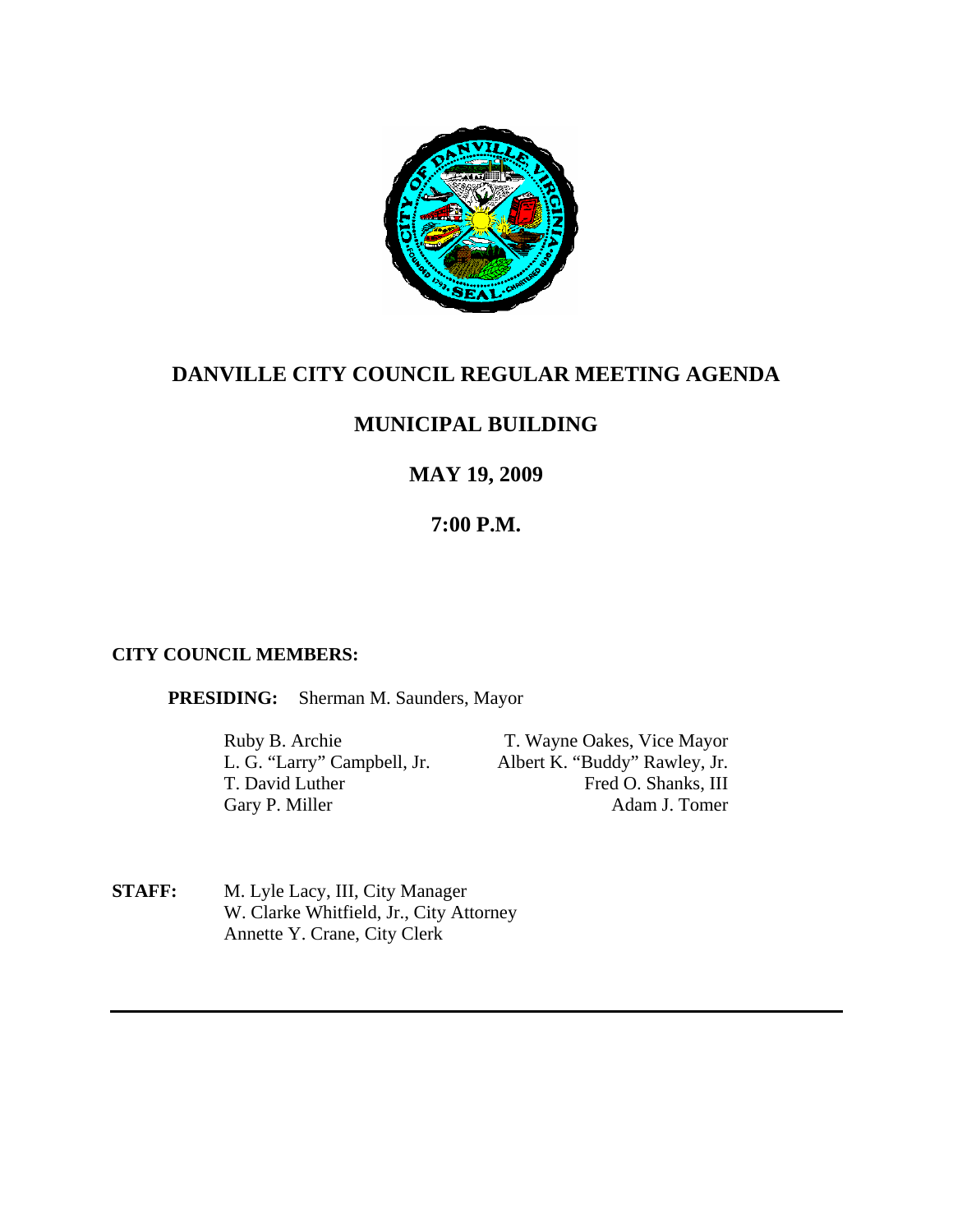#### **I. MEETING CALLED TO ORDER**

#### **II. ROLL CALL**

**III. INVOCATION** – Council Member L. G. "Larry" Campbell, Jr.

#### **IV. PLEDGE OF ALLEGIANCE TO THE FLAG**

#### **V. ANNOUNCEMENTS AND SPECIAL RECOGNITION**

#### **VI. COMMUNICATIONS FROM VISITORS**

*Citizens who desire to speak on matters not listed on the Agenda will be heard at this time. Citizens who desire to speak on Agenda Items will be heard when the Agenda Item is considered.* 

#### **VII. OLD BUSINESS**

A. Consideration of Approval of Minutes for the Regular Council Meeting Held on May 5, 2009.

#### **VIII. NEW BUSINESS**

A. Consideration of Recommendations for Increases in Fees and Taxes in Six (6) Separate Areas. Council Letter Number 64-09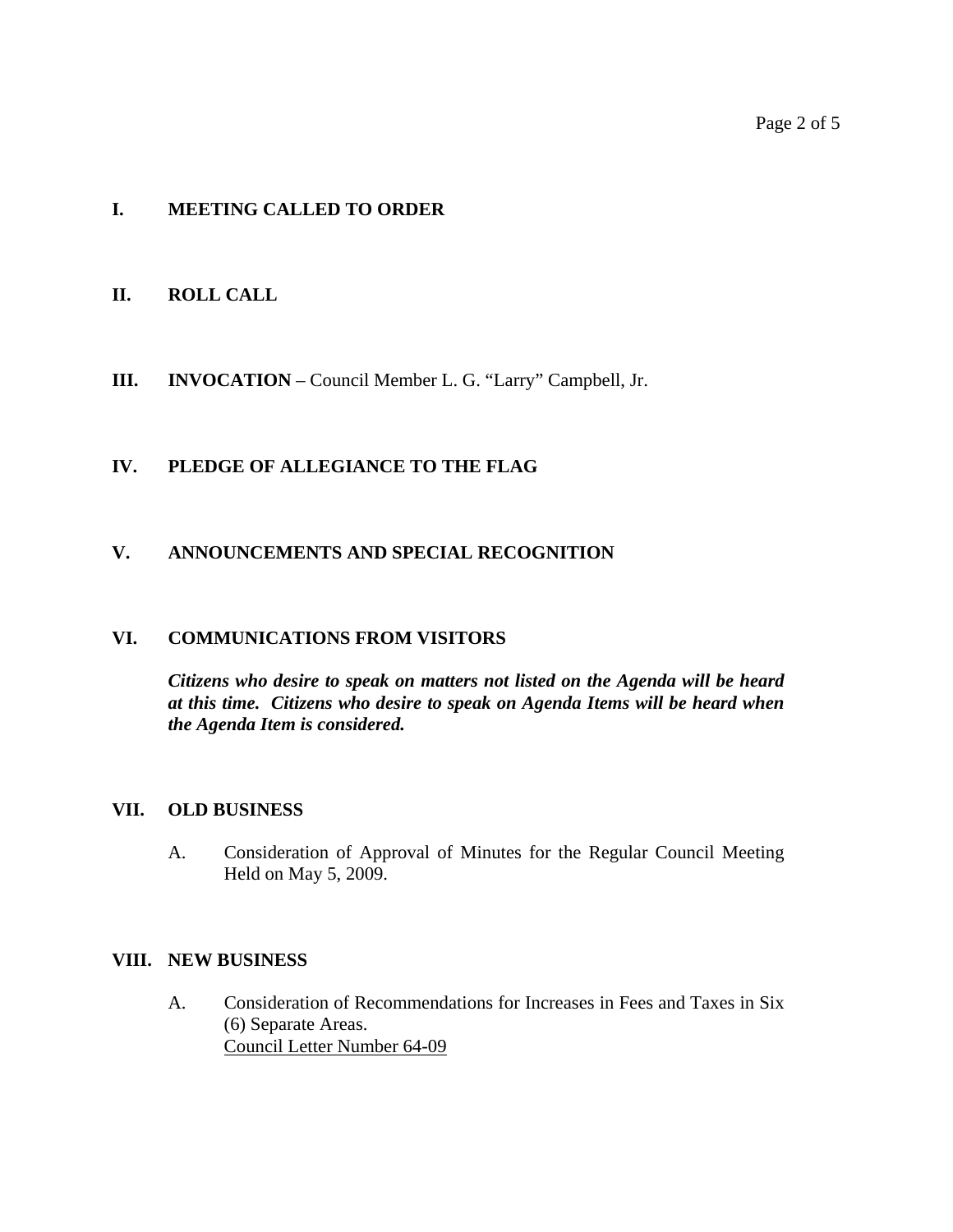- 1. Ordinance Amending and Reordaining Section 37-97 of the Code of the City of Danville, Virginia to Increase the Tax on Transient Lodgers from Three (3) Percent to Six (6) Percent Effective July 1, 2009. **FIRST READING**
- 2. Ordinance Amending and Reordaining Section 37-141 of the Code of the City of Danville, Virginia to Increase the Tax on Meals Served in Restaurants or by Caterers from Five (5) Percent to Six (6) Percent Effective July 1, 2009. **FIRST READING**
- 3. Ordinance Amending and Establishing Certain Building Permit, Inspection, and Planning and Zoning Fees and Charges Effective July 1, 2009. **FIRST READING**
- 4. Ordinance to Amend the Assessment for Courthouse Construction, Renovation, or Maintenance. **FIRST READING**
- 5. Ordinance to Adopt a City Tax on the Probate of Every Will or Grant of Administration in the Amount of One-Third of the Amount of the State Tax. **FIRST READING**
- 6. Ordinance Amending and Reordaining Chapter 24, Entitled "Parades and Other Assemblies" of the Code of the City of Danville, Virginia by Adding a New Article IV Entitled "Street Closings".
- 7. Ordinance to Impose a Permit Fee for Street Closings. **FIRST READING**
- B. Consideration of Reductions in Utility Customer Service Charges for Water Accounts and Residential Electric Accounts. Council Letter Number 65-09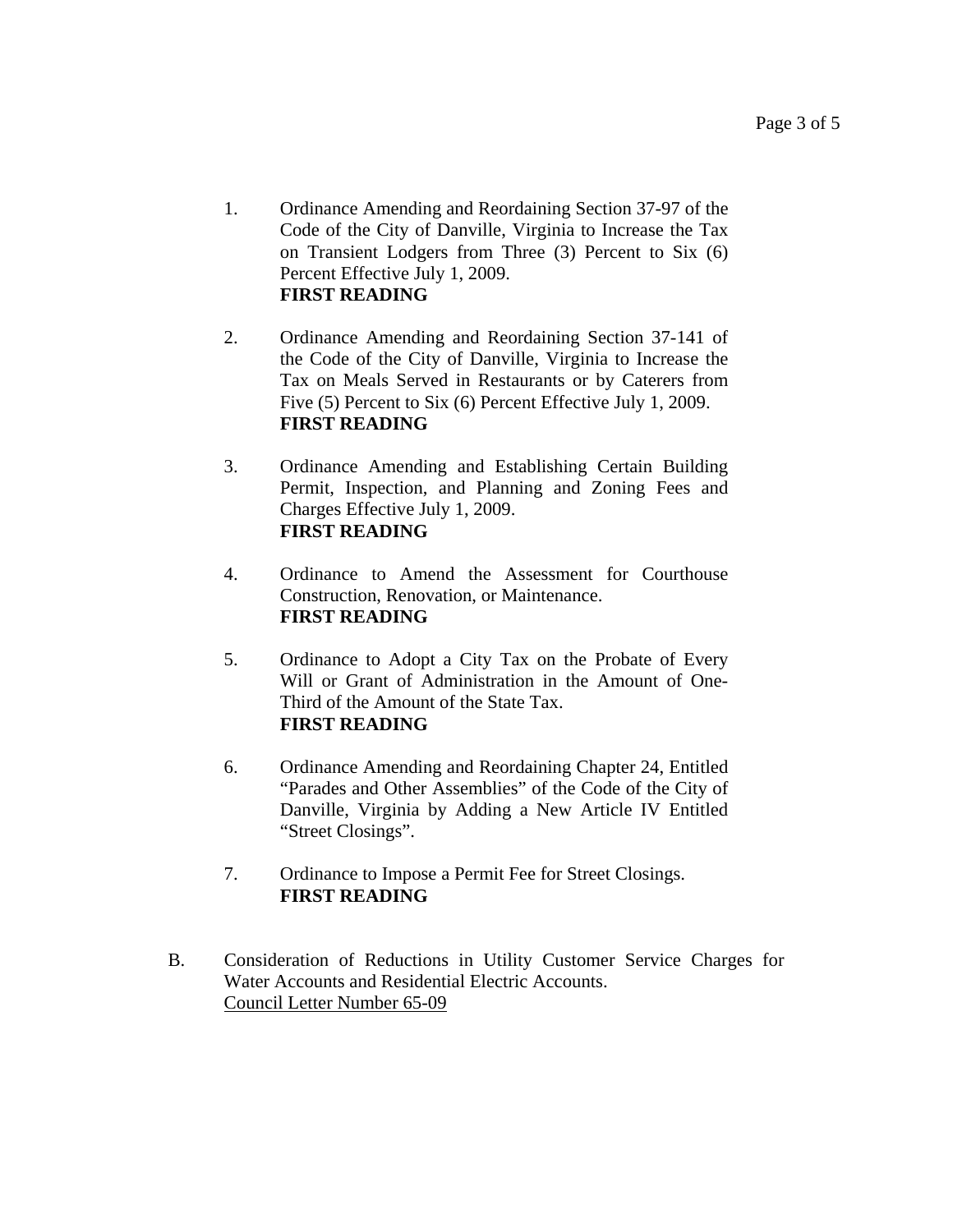- 1. Ordinance Reducing Fiscal Year 2010 and Fiscal Year 2011 Utility Customer Service Charges for Water Accounts and Residential Electric Accounts. **FIRST READING**
- C. Consideration of Economic Development Incentives from the Tobacco Region Opportunity Fund and the Governor's Opportunity Fund paid to Goodyear Tire & Rubber Company and COM40 (EBI). Council Letter Number 66-09
	- 1. Ordinance Amending the Fiscal Year 2009 Budget Appropriation Ordinance by Increasing Revenues from the Tobacco Region Opportunity Fund and the Governor's Opportunity Fund for Economic Development Incentive Packages for an Appropriation in the Amount of \$3,294,168 and Appropriating the Same. **FIRST READING**
- D. Consideration of Amending the Fiscal Year 2009 Budget Appropriation Ordinance by Anticipating Funds from the Friends of the Library and the Virginia State Library, for the City of Danville Human Services Department, Danville Public Library Division. Council Letter Number 69-09
	- 1. Ordinance Amending the Fiscal Year 2009 Budget Appropriation Ordinance by Increasing Revenues to Provide for a Grant from the Bill & Melinda Gates Foundation Through the Virginia State Library in the Amount of \$13,650 and a Private Gift in the Amount of \$4,550 in Support of Additional Technology at Danville Public Library and Appropriating Same for a Total Appropriation in the Amount of \$18,200. **FIRST READING**